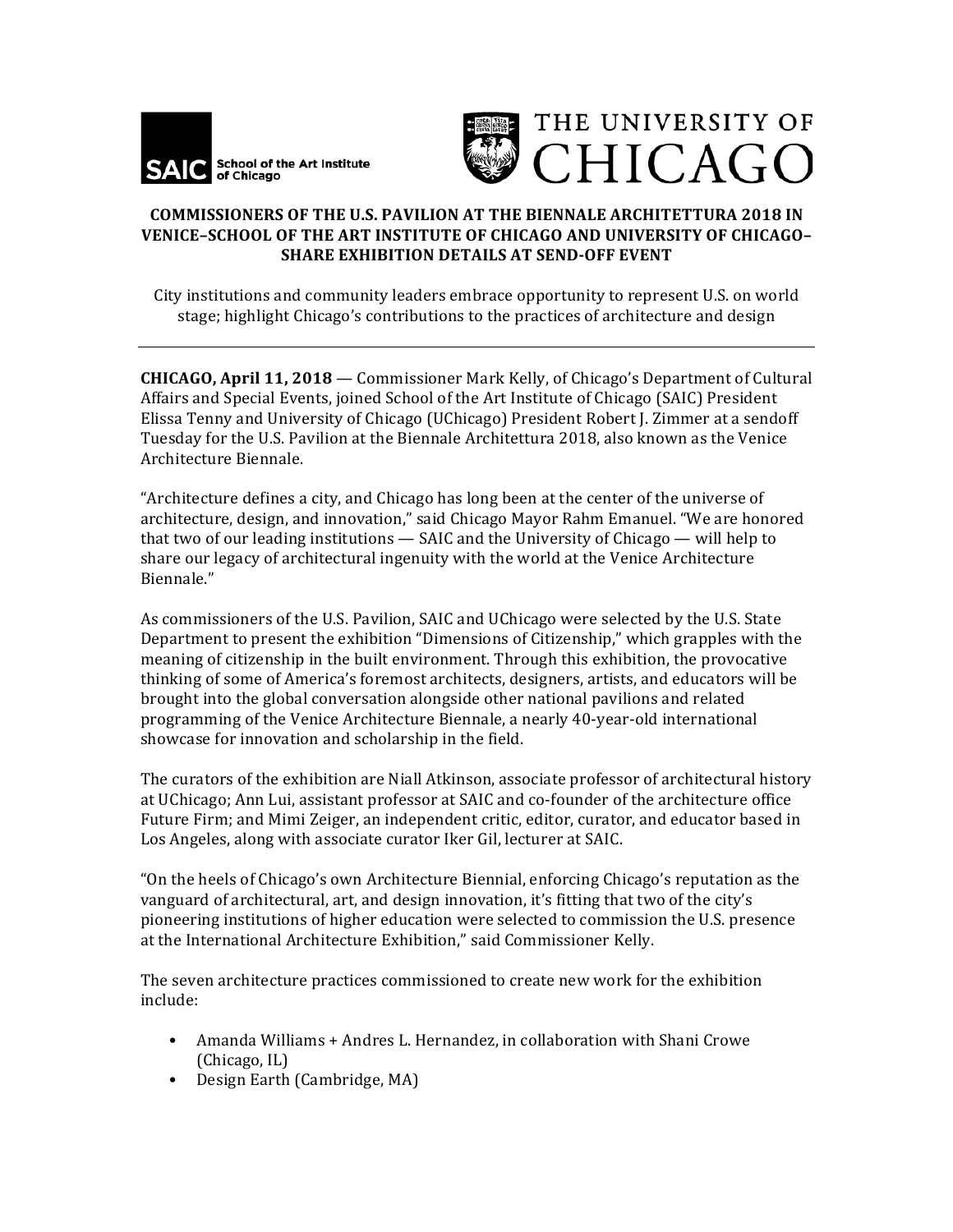- Diller Scofidio + Renfro, Laura Kurgan, Robert Gerard Pietrusko with Columbia Center for Spatial Research (New York, NY)
- Estudio Teddy Cruz + Fonna Forman (San Diego, CA)
- Keller Easterling with MANY (New Haven, CT)
- SCAPE (New York, NY)
- Studio Gang (Chicago, IL)

Central to the exhibition are the contemporary challenges around the notion of citizenship. During the sendoff, participants Amanda Williams, Andres Hernandez, Shani Crowe, Ieanne Gang, Mimi Zeiger, and Ann Lui discussed the vision of the exhibition with moderator Yesomi Umolu, recently appointed artistic director for the 2019 Chicago Architecture Biennial. 

Commissioner Kelly, SAIC President Tenny and UChicago President Zimmer also discussed the role of architecture in shaping Chicago's past and future including the importance of art and architecture in shaping ideas about community.

"At the School of the Art Institute of Chicago, we recognize the responsibility artists and designers have to pursue urgent questions and generate new ideas that underscore our common humanity, both at home in Chicago and around the globe through international fora like the Bienniale Architettura," said SAIC President Tenny.

"This exhibition will present the American architectural imagination at its best, in keeping with the commitment of the arts at the University of Chicago to experimental scholarship with global impact and engagement with distinctive architecture," said UChicago President Zimmer. "The Venice Biennale provides an opportunity to collaborate with the School of the Art Institute of Chicago on an exhibition that dramatizes how architectural imagination connects to the question of citizenship, a question of urgency around the globe."

The event culminated in a celebratory sendoff for U.S. Pavilion participants who depart in April to begin installations overseas. The 16th International Architecture Exhibition will be on view in Venice from May 26 through November 25, 2018.

Additional details about "Dimensions of Citizenship" are available at: http://dimensionsofcitizenship.org/

## **School of the Art Institute of Chicago**

For more than 150 years, the School of the Art Institute of Chicago (SAIC) has been a leader in educating the world's most influential artists, designers and scholars. Located in downtown Chicago with a fine arts graduate program consistently ranking among the top programs in the nation by U.S. News and World Report, SAIC provides an interdisciplinary approach to art and design as well as world-class resources, including the Art Institute of Chicago museum, on-campus galleries and state-of-the-art facilities. SAIC's undergraduate, graduate and post-baccalaureate students have the freedom to take risks and create the bold ideas that transform Chicago and the world—as seen through notable alumni and faculty such as Michelle Grabner, David Sedaris, Elizabeth Murray, Richard Hunt, Georgia O'Keeffe, Cynthia Rowley, Nick Cave, Jeff Koons, and LeRoy Neiman.

## **The University of Chicago**